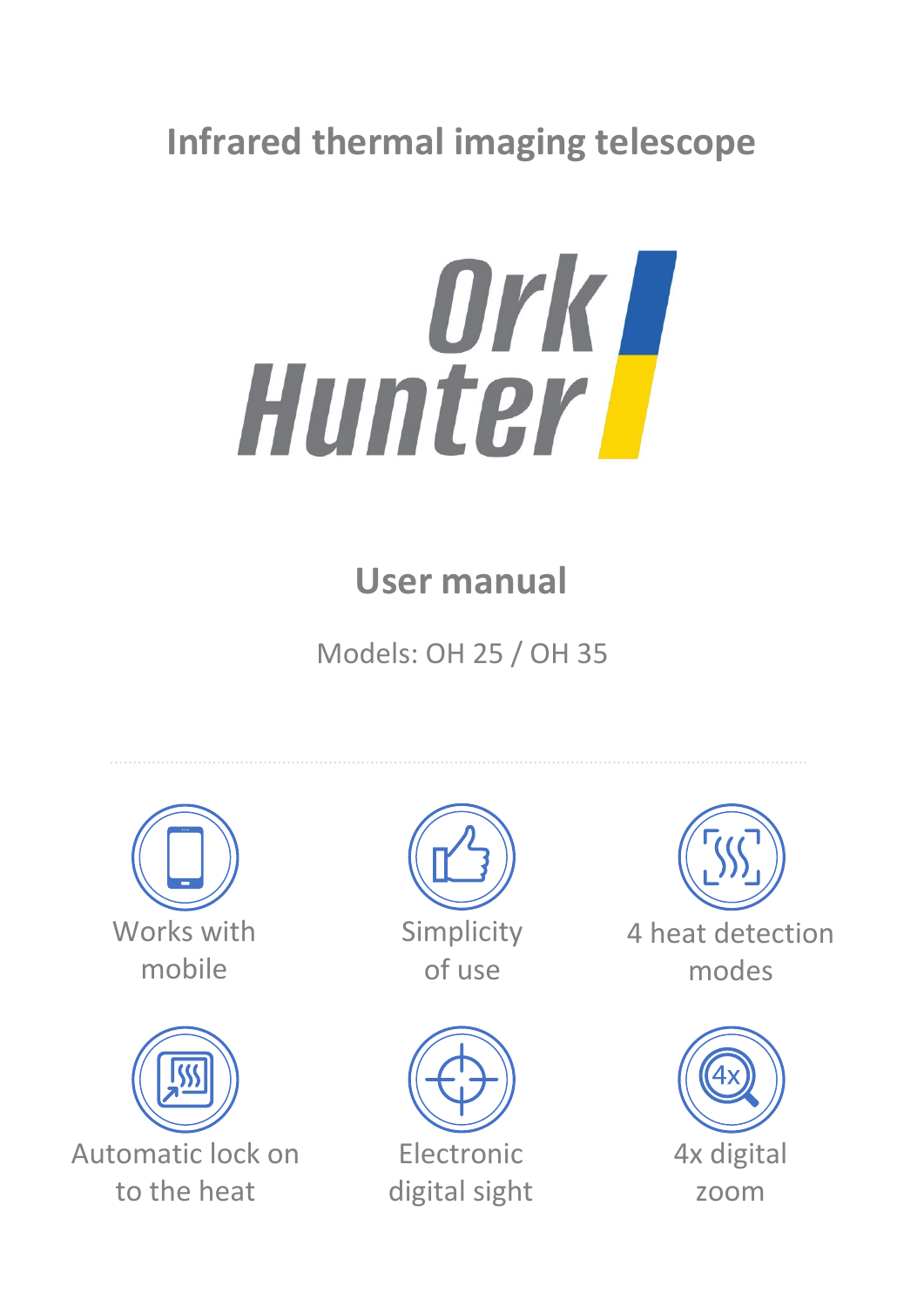### **CONTENT:**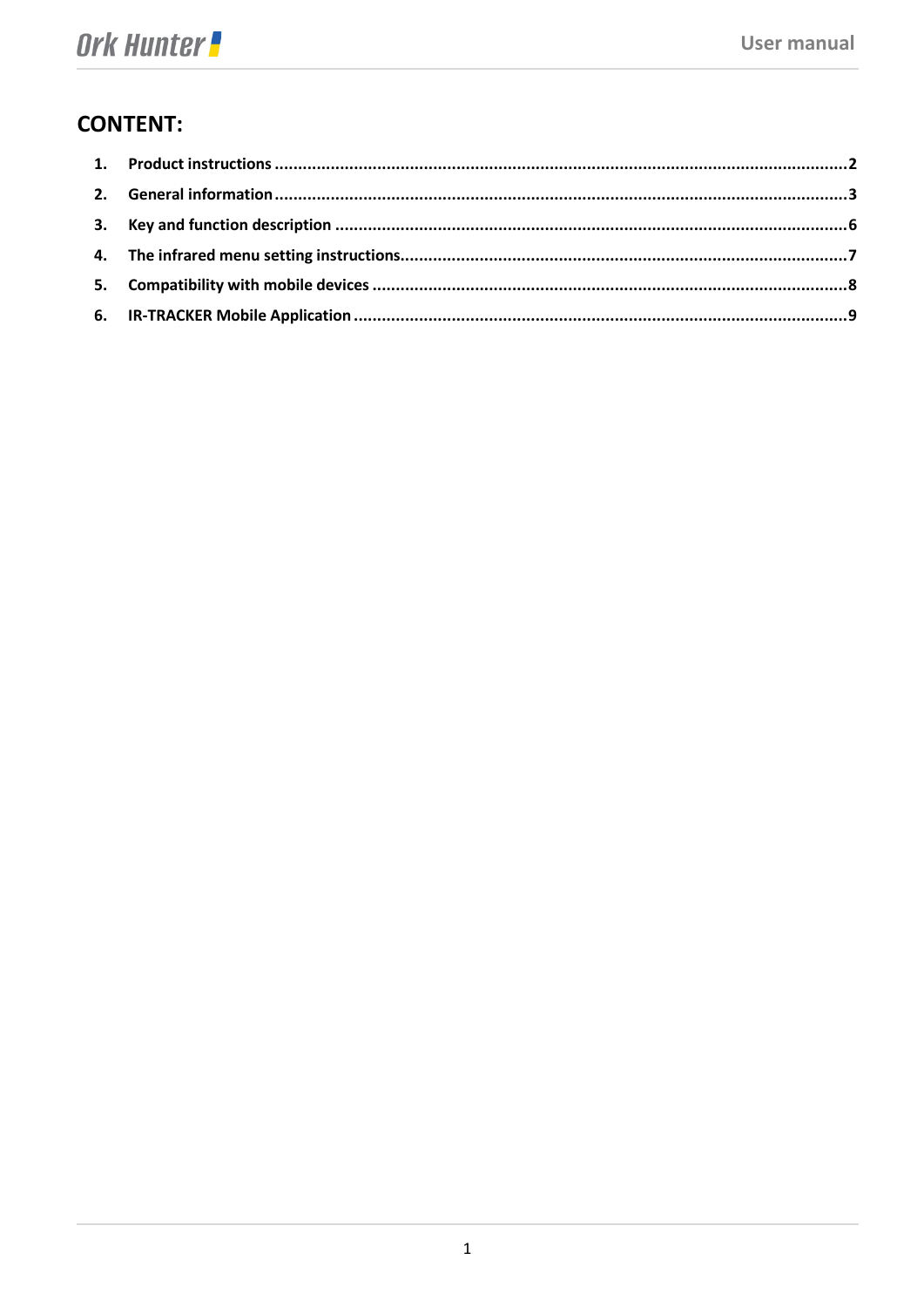### <span id="page-2-0"></span>**1. Product instructions**

- 1. Because the uncooled infrared telescope uses a very sensitive thermal sensor, it is not allowed to directly aim the lens at a strong radiation source (such as the sun, direct or reflected laser beam, etc.) under any circumstances (turn on or off), otherwise it will Uncooled infrared telescopes cause permanent damage!
- 2. After the laser indicator function is turned on, please do not irradiate human eyes to avoid injury!
- 3. The instrument enters the automatic sleep state and can be woken up by pressing any key.
- 4. Please check the power when the instrument is used for the first time. If necessary, charge it for three hours before using it. When USB charging, please place the instrument in an environment below 40°C.
- 5. Do not open the case or modify it without authorization. Maintenance can only be carried out by authorized personnel of our company.

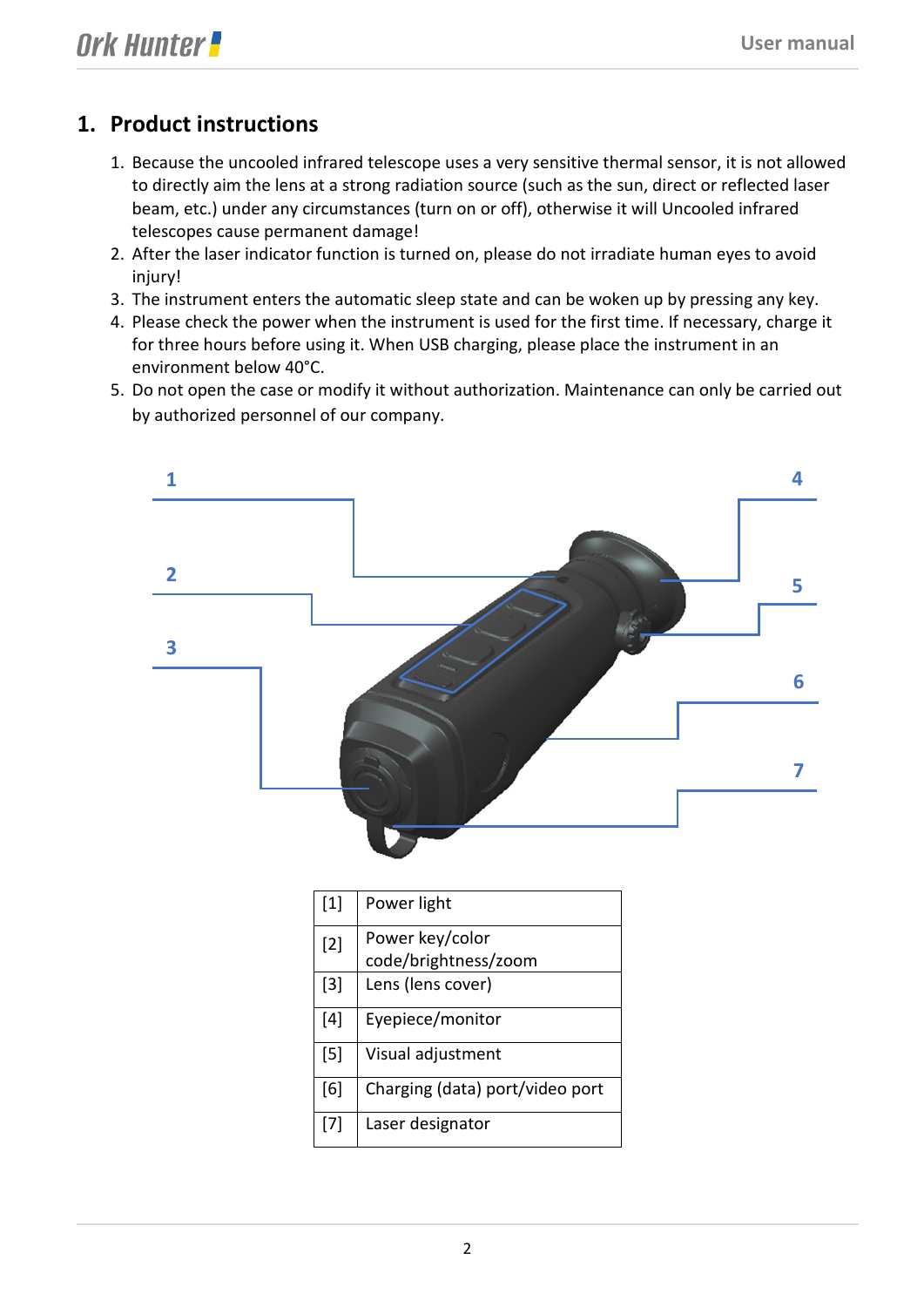### <span id="page-3-0"></span>**2. General information**



| [1]   | Diopter adjustment |
|-------|--------------------|
| $[2]$ | USB Charging port  |
| $[3]$ | Lens               |
| $[4]$ | Eyepiece           |
| $[5]$ | Video interface    |
| [6]   | Tripod fixing hole |
| $[7]$ | Laser pointer      |

#### **[1] Diopter adjustment**

According to the individual's degree of myopia, adjust the diopter of the knob.

#### **[2] USB Charge**

- When charging, remove the USB cover at the bottom of the instrument and insert the USB charging cable (voltage DC 5V, current not greater than 2A) for charging.
- The red indicator light is on when charging, and the green indicator light is on when the charging is completed.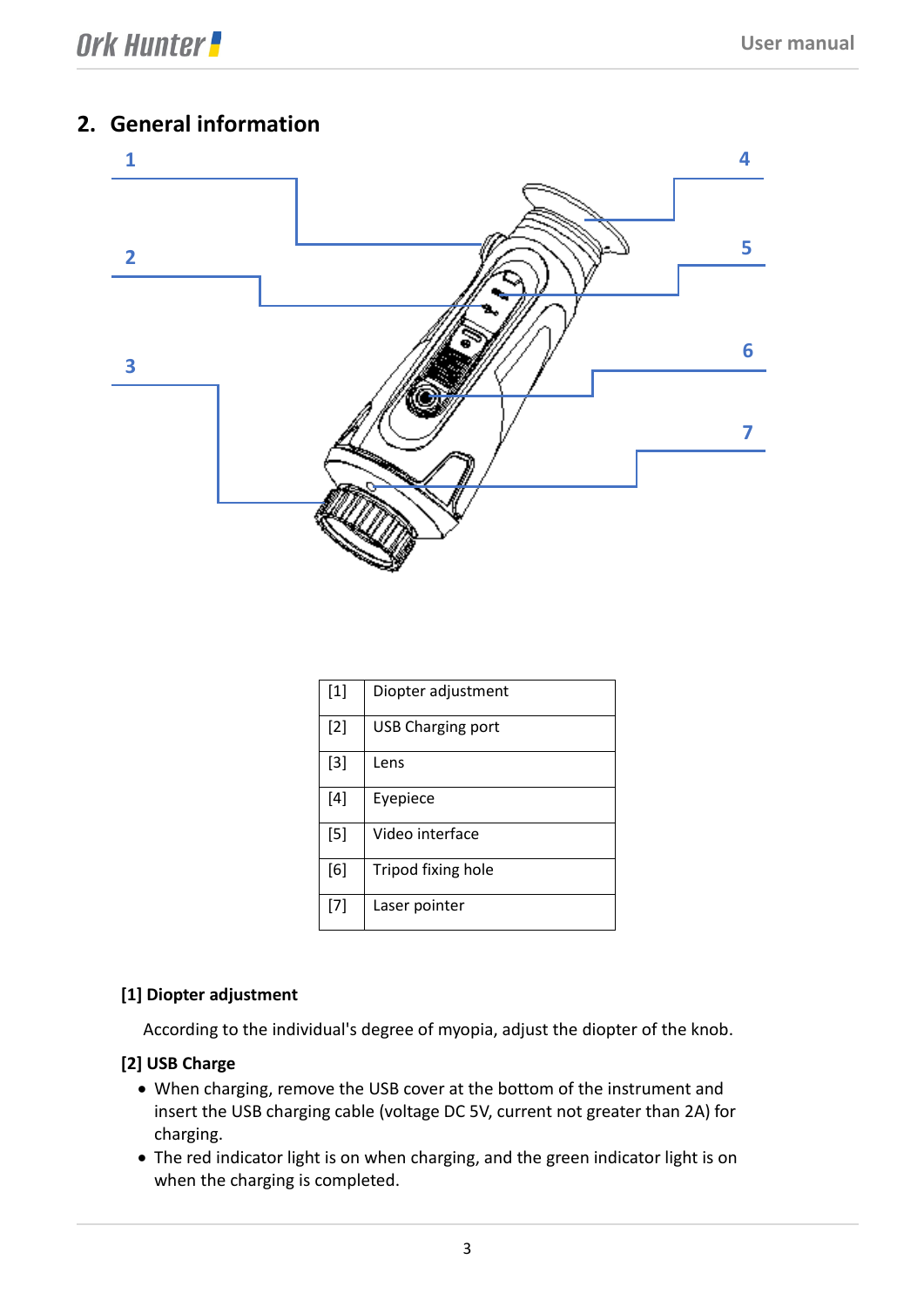#### **[5] Video output**

• When in use, remove the cover of the video interface at the bottom of the instrument and insert the configured video cable, which can be connected to the display or other long-distance transmission.

**For example, you can connect the infrared thermal imaging telescope to Partizan DVR and see the image on a monitor that is connected to the same recorder.**

#### **Parameter configuration**

- Type: Uncooled focal plane
- Focal length: 25 mm (for OH 25), 35 mm (for OH 35).
- Noise equivalent temperature difference: 0.05°C ̶ 30°C
- Focus range: 1 m~∞
- Focusing method: manual focus
- Pixel: 384×288
- Sampling frequency: 50 Hz
- Eyepiece: 1280\*960

#### **Detection distance**

| Model                    | <b>OH 25</b>       | <b>OH 35</b>       |
|--------------------------|--------------------|--------------------|
| Target size              | 25 mm focal length | 35 mm focal length |
| Small animal 1.8*0.5 m   | 700 m              | $1000 \text{ m}$   |
| Large animal $2.3*2.3$ m | $1100 \text{ m}$   | 1500 m             |

#### **Recognition distance**

| Model                  | <b>OH 25</b>       | <b>OH 35</b>       |
|------------------------|--------------------|--------------------|
| Target size            | 25 mm focal length | 35 mm focal length |
| Small animal 1.8*0.5 m | 350 m              | 500 m              |
| Large animal 2.3*2.3 m | 560 m              | 790 m              |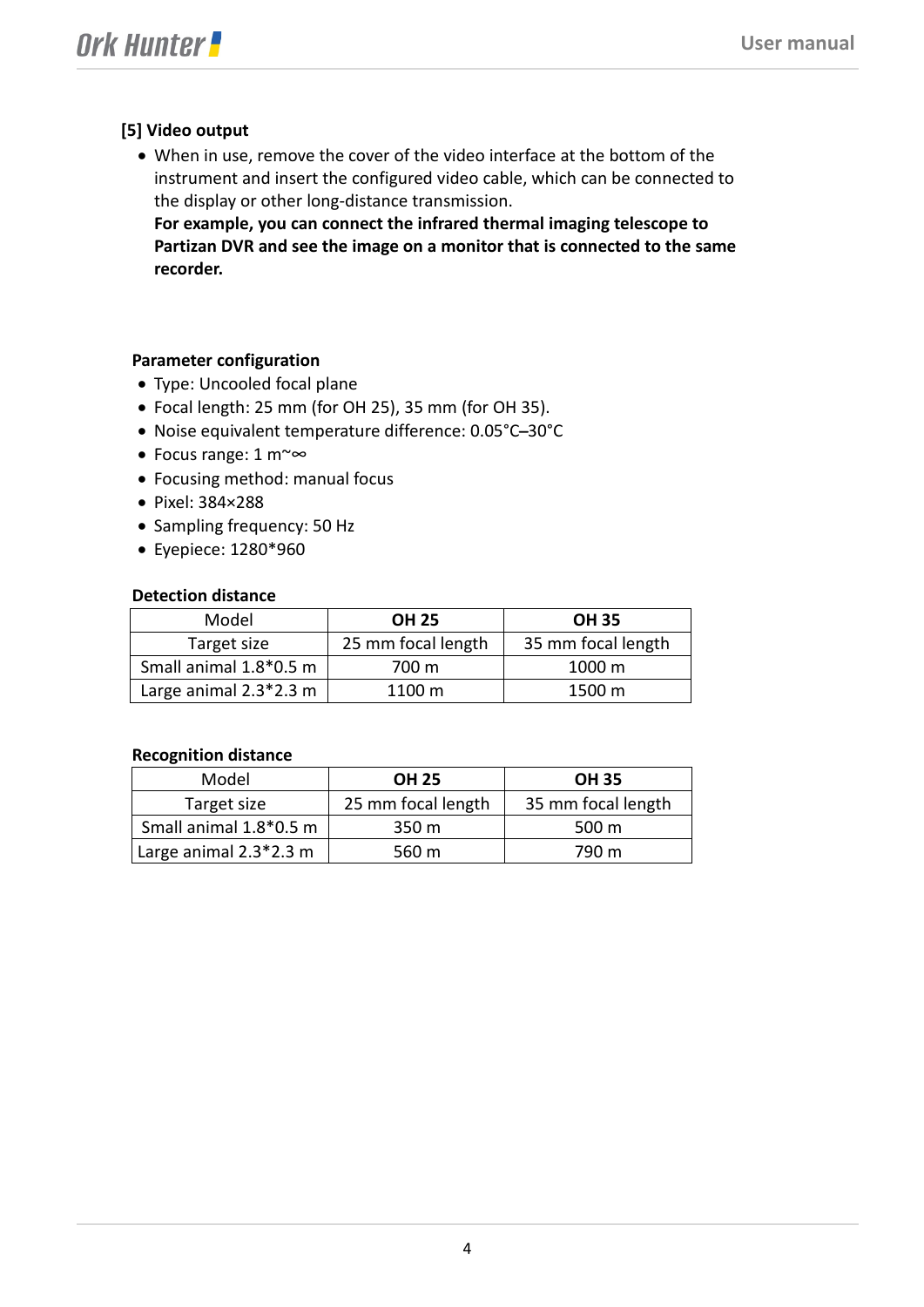

The illustrations of products, accessories, user interface, etc. in this manual are all schematic diagrams for reference only.

Due to product updates and upgrades, the actual product may be slightly different from the schematic diagram.

The whole machine is guaranteed for two years.

- 1. During the warranty period, due to the malfunction caused by the product itself, please contact the seller service department.
- 2. After purchasing the machine, please fill in the warranty card.
- 3. The following conditions belong to the paid warranty:
	- Failure and damage caused by improper use or mis operation
	- Failures and damages caused by unauthorized repairs, modifications, disassembly, and other liabilities that are considered the user's responsibility
	- Failure and damage caused by natural disasters such as fires, earthquakes, floods, wind disasters, thunder and lightning, and abnormal voltages
	- Failure caused by the use of the environment does not meet the requirements of this product
	- No warranty paper or warranty card has been changed privately
	- Warranty period expired
- <span id="page-5-0"></span>4. The warranty responsibility is limited to the fault repair of the product during the warranty period, and no other responsibilities are assumed.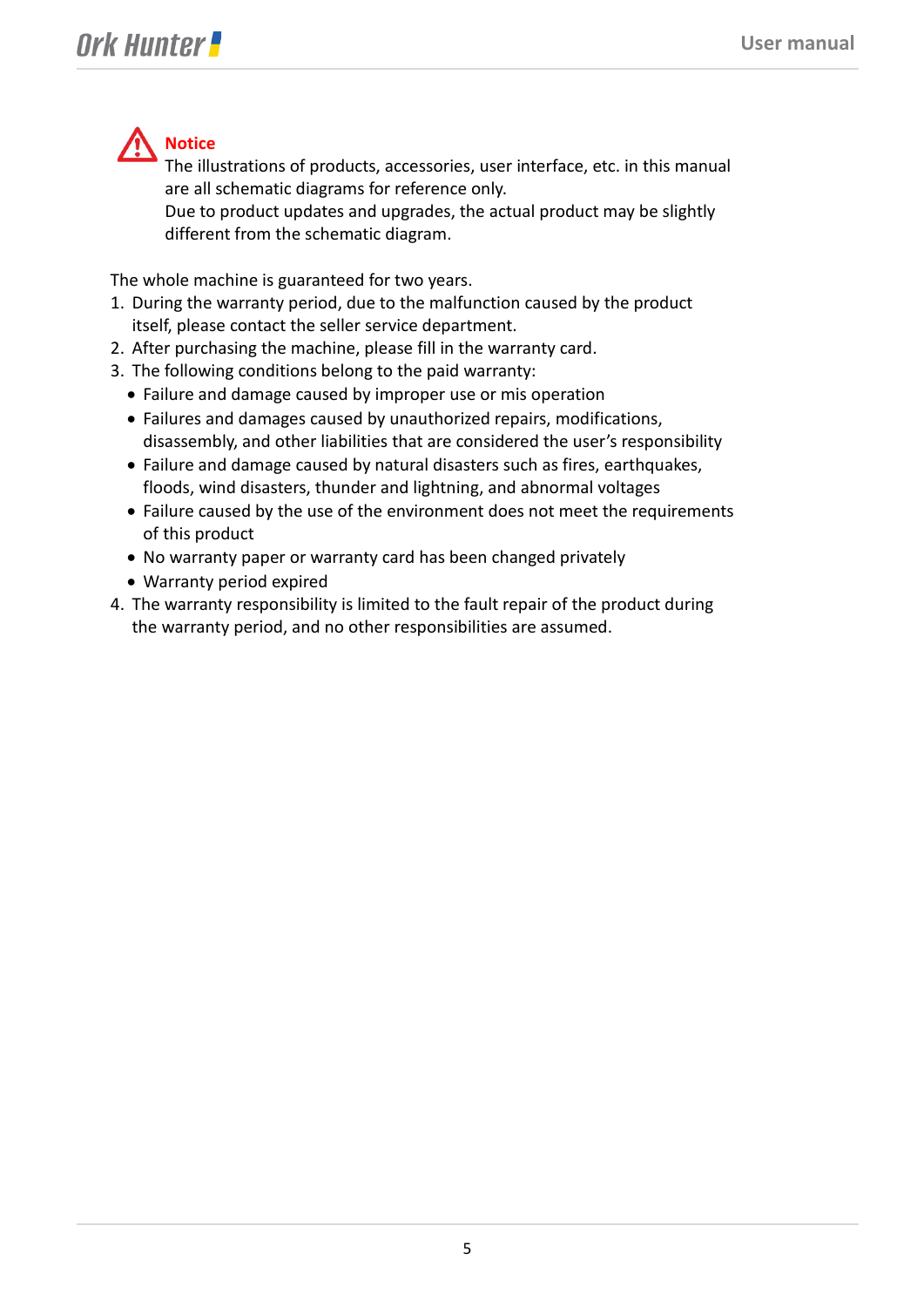### **3. Key and function description**

### **Power key ①**

• Long press for 3 seconds to turn on/off the thermal imager, and the green indicator light is on.

After the device is turned on, press the button to sleep the display eyepiece, and press any key to wake up the eyepiece.



- Short press to switch and display the built-in color code function, with four modes of color code: white hot, black hot, red hot, and pseudo-color.
- White hot: relatively high temperature display is white.
- 
- Black hot: relatively high temperature display is black.



- Red hot: relatively high temperature display is red.
- **Pseudo-color: relatively high temperature display is pseudo-color.**

Long press for 3 seconds to turn on the **infrared menu**, short press again to switch the menu function options, then short press the "**Brightness**" or "**Zoom**" key to change the menu content, and long press the "**Color code**" again to exit the menu.



- Short press to adjust the brightness level of the eyepiece (level 5) and adjust the appropriate brightness according to the on-site environment.
- Long press for 3 seconds to turn on the laser indicator and sight function.

### **Electronical zoom key**



• Short press single step magnification, long press continuous magnification, 1.0~4.0 times cycle.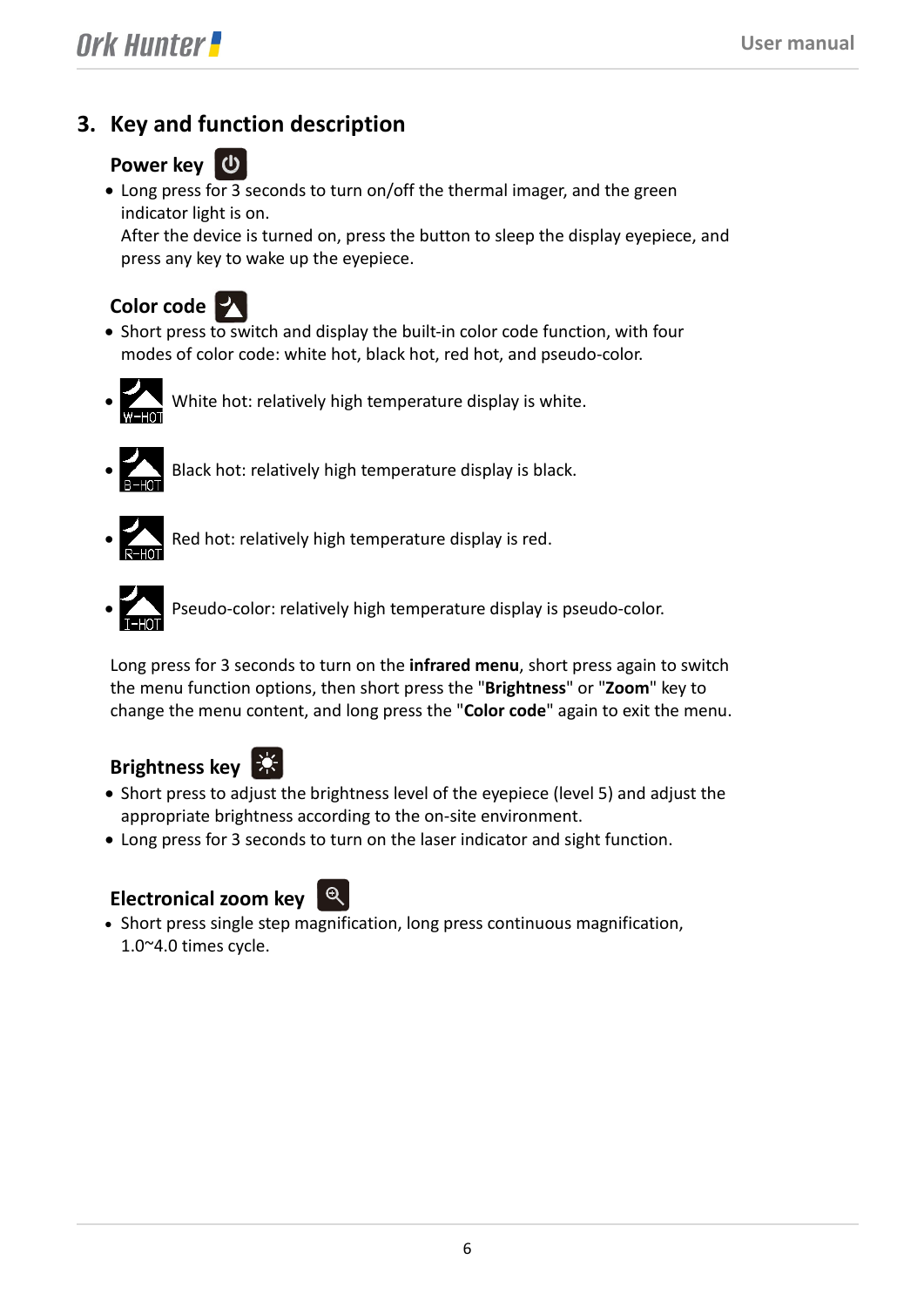### <span id="page-7-0"></span>**4. The infrared menu setting instructions**

### **Infrared parameter setting**

- $\mathbb{S}$  Contrast setting: 0~100% adjustable, the factory default is: 50%, can be adjusted according to the on-site environment by pressing the "enlarge" or "brightness" key.
- $\sum_{i=1}^{N}$  Brightness setting: 0~100% adjustable, the factory default of white heat mode is: 30%, and the factory default of iron red mode is: 20%, which can be adjusted by pressing the "Zoom" or "Brightness" key according to the on-site environment.
- $\mathbb{Q}^{\mathbb{R}}$  Image enhancement setting: 0~15 Factory default: 10, you can press the "Zoom" or "Brightness" key to adjust according to the on-site environment to get a clearer image.
- $\left(\frac{R}{r}\right)$  Red display setting: -100%~100%, (factory default: 10%) is the range value for triggering the display of red, which can be adjusted by pressing the "Zoom" or "Brightness" key according to the on-site environment.
- The distance estimation function setting can automatically display the target distance of the current image ruler after it is turned on, and the range can be adjusted by pressing the "Zoom" or "Brightness" key.
- Wi-Fi switch function setting, you can press the "Brightness" button to turn  $\overline{on}$  (AP) or turn off (N) the Wi-Fi function, and the icon will be displayed in the upper right corner of the image after it is turned on.



### **ATTENTION!**

Turning on Wi-Fi for a long time will increase the power consumption of the instrument and shorten the standby time of the instrument. Please turn off this function when not in use.

- The picture-in-picture function setting can be turned on or off by pressing the "Zoom" or "Brightness" key.
- Hotspot tracking function, press "Zoom" or "Brightness" button to turn on or off, after turning it on, it will automatically track the highest temperature point on the display screen.
- $\Box$  Display sleep time setting: 0/5/30/60 (min), factory default: 0. Press the "Zoom" or "Brightness" key to adjust.
- $\bullet$   $(+)$  Cursor setting, press "Zoom" or "Brightness" key to switch between cursor type and cursor display position, the position is adjustable, and it will be saved after adjustment.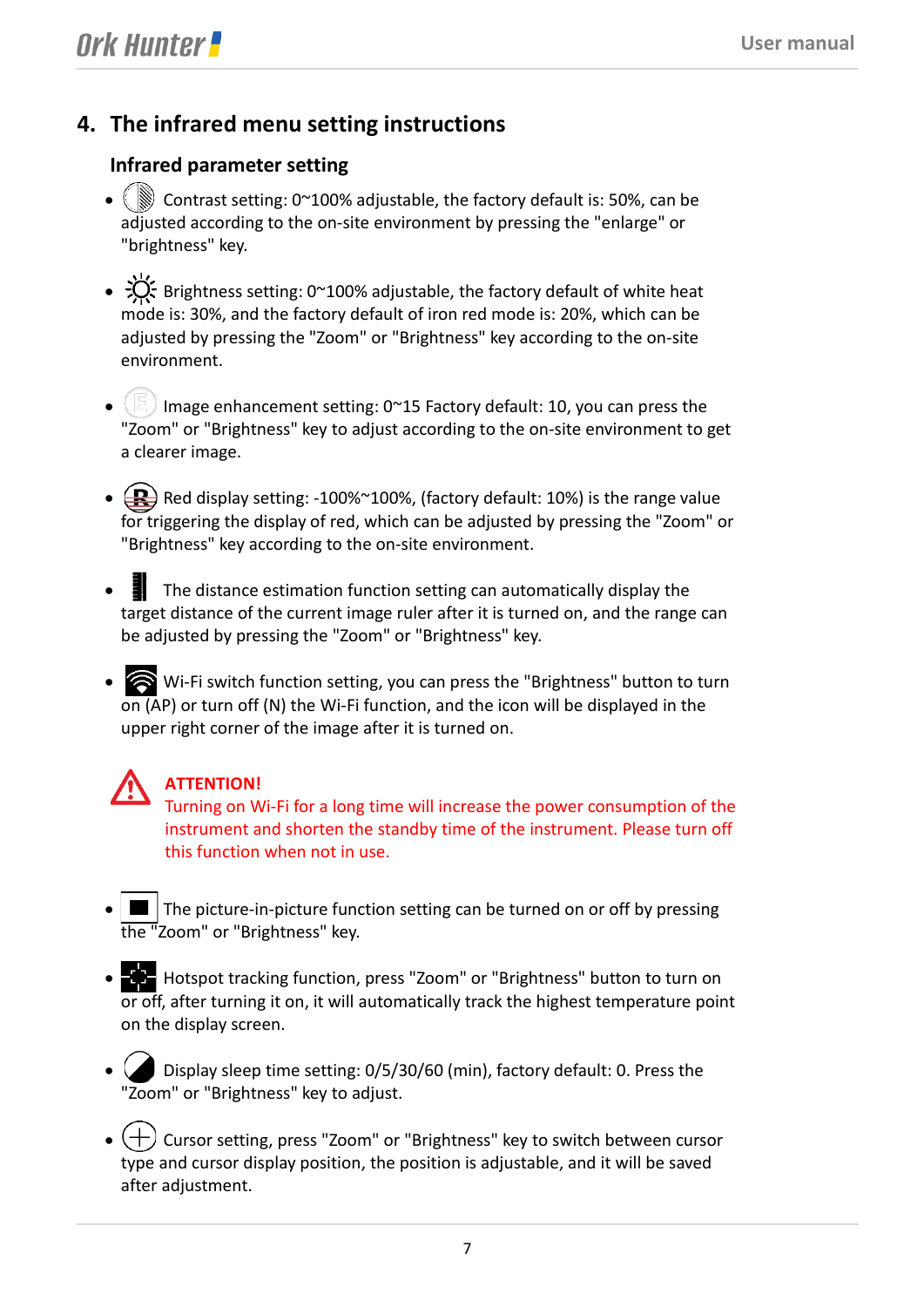### <span id="page-8-0"></span>**5. Compatibility with mobile devices**

Infrared thermal imaging telescope OH 25 and OH 35 are compatible with the **IR-TRACKER** mobile application for iOS or Android:



#### • **iOS:**

Search for "IR-TRACKER" in the Apple system, install and run the mobile client program, find the instrument hotspot "CHD\_XX:XX:XX" in the mobile phone, connect and enter the password "12345678", after the connection is successful, open the IR-TRACKER mobile application, click the "Connect" to see the image, and the functions of image taking, video recording, playback and storage can be realized through the mobile client software.

#### • **Android:**

You can download and install mobile application.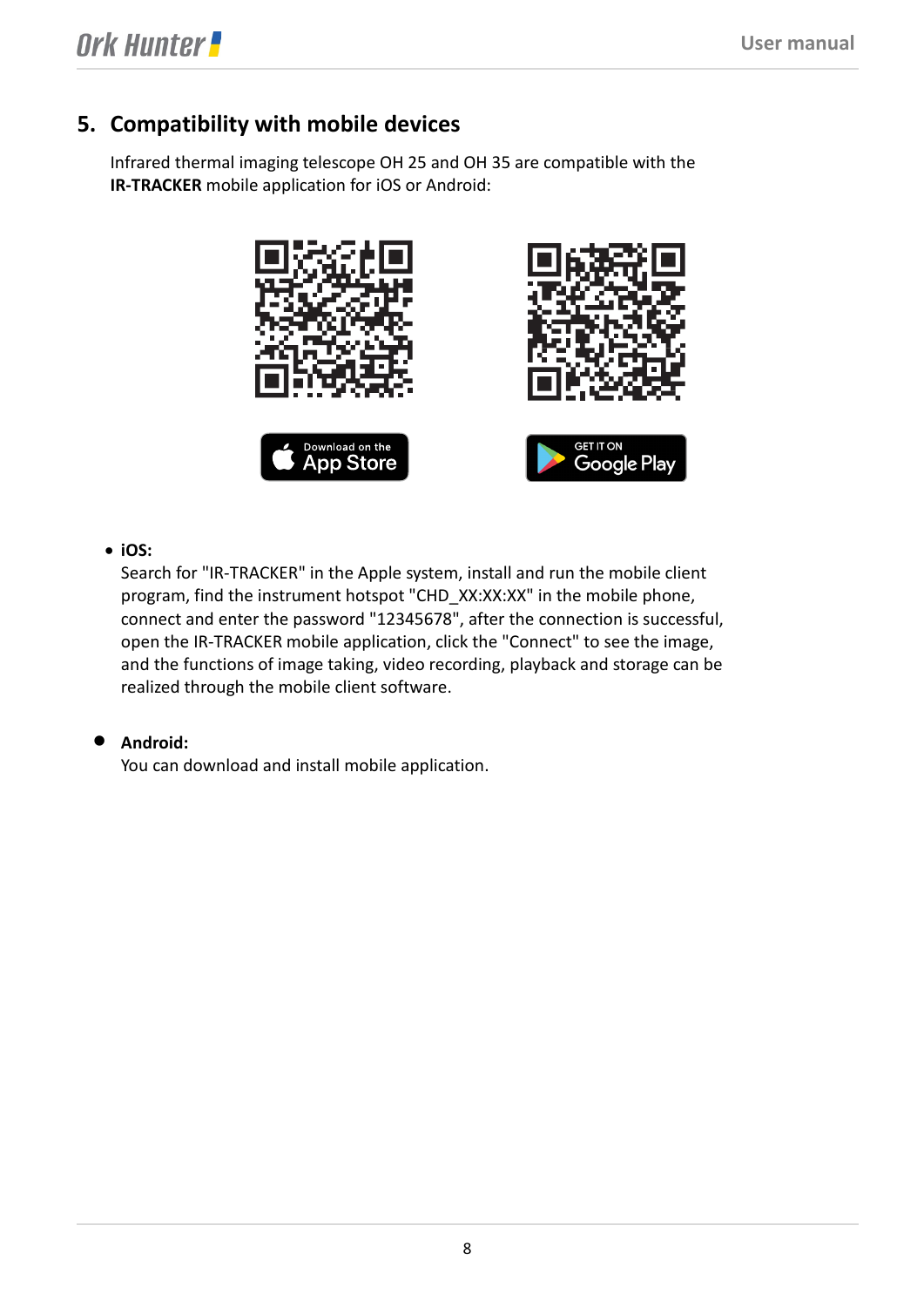### <span id="page-9-0"></span>**6. IR-TRACKER Mobile Application**

### **Connection screen**





Tap the button to connect your device to the mobile application.

#### **Main screen**

After connection, the image from your device will be displayed on the mobile